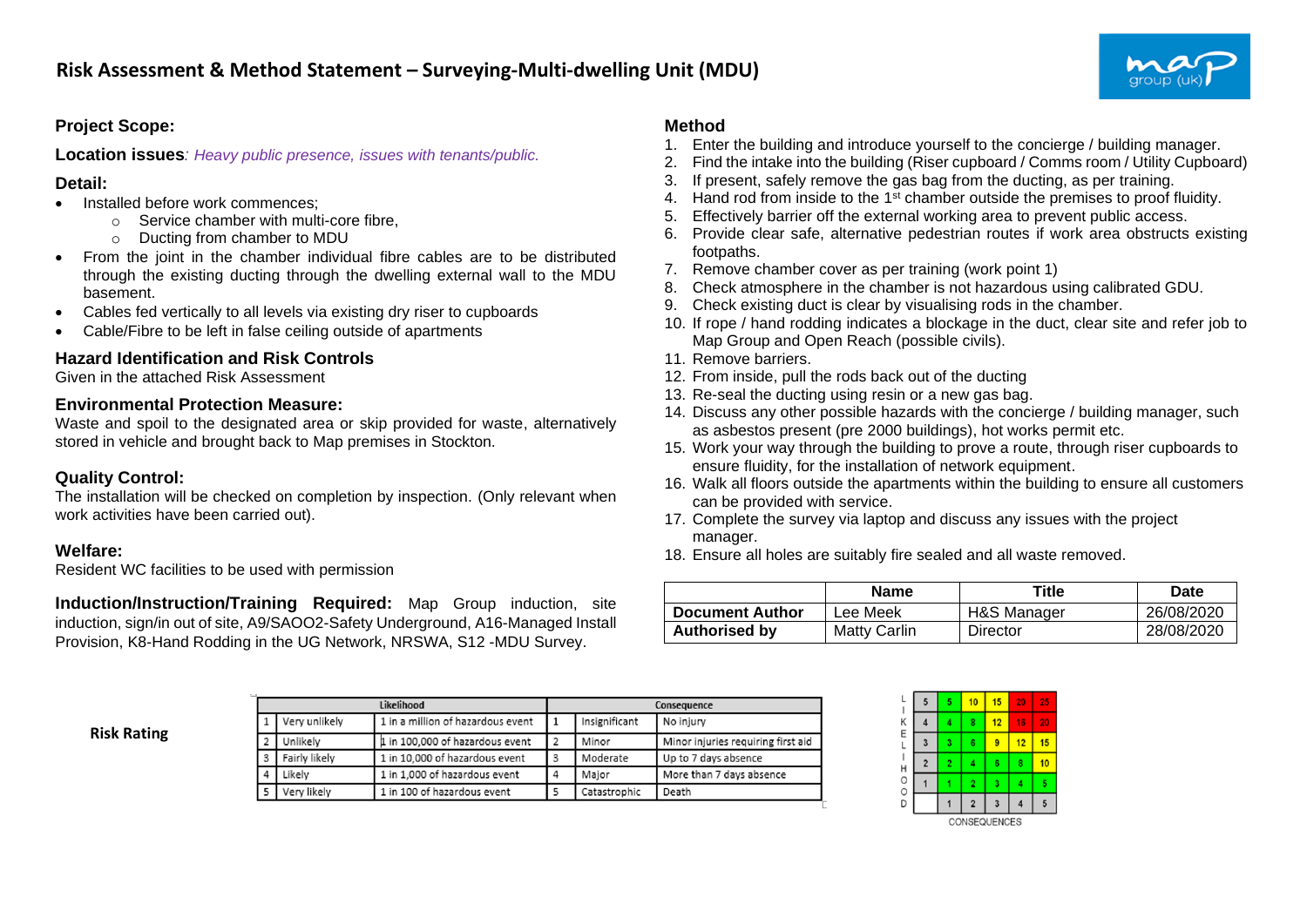| <b>Location / Activity</b> | Who might be harmed,               | <b>Controls</b> | <b>Risk Rating</b> |  |
|----------------------------|------------------------------------|-----------------|--------------------|--|
| <b>Hazard</b>              | The Hazardous Event<br>$\bullet$ . |                 |                    |  |
|                            | The Consequences                   |                 |                    |  |

|           | Road outside premises $\triangleright$<br>removing equipment<br>from van | ❖<br>$\blacktriangle$ | Technician<br>Impact from passing vehicle<br>Catastrophic | 2. | Van to be parked with side door accessing cargo area adjacent to the pavement.<br>Hi-Viz to be worn at all times. | 1              | 5 |    |
|-----------|--------------------------------------------------------------------------|-----------------------|-----------------------------------------------------------|----|-------------------------------------------------------------------------------------------------------------------|----------------|---|----|
| $\circ$   | Road Traffic                                                             |                       |                                                           |    |                                                                                                                   |                |   |    |
| $\bullet$ | Domestic premises                                                        | ➤                     | Technician                                                | 1. | Technician training on actions to take when entering premises during induction.                                   | $\mathbf{2}$   | 3 |    |
| $\circ$   | Aggressive pets                                                          | ❖                     | Bites / scratches                                         | 2. | Regular refresher training                                                                                        |                |   |    |
|           |                                                                          | ⅄                     | Moderate injury                                           |    |                                                                                                                   |                |   |    |
|           | Carrying equipment /                                                     | ➤                     | Technician,                                               | 1. | Manual handling training in induction.                                                                            | $\overline{2}$ | 4 |    |
|           | tool.                                                                    | ❖                     | Inappropriate manual handling                             | 2. | Manual Handling TBT sent out approximately once per year.                                                         |                |   |    |
| $\circ$   | <b>Manual handling</b>                                                   | ▴                     | Major musculoskeletal injury                              | 3. | Regular refresher training at 3 yearly intervals.                                                                 |                |   |    |
|           | Access into basement                                                     | ➤                     | Technician                                                | 1. | Weil's disease awareness training Inc. in induction.                                                              | 1              | 5 |    |
| $\circ$   | Vermin                                                                   | ❖                     | Infection                                                 | 2. | Weil's disease cards issued, to be carried at all times.                                                          |                |   |    |
|           |                                                                          | ▴                     | Major illness                                             | 3. | TBT on diseases to be given at regular intervals.                                                                 |                |   |    |
|           | Dealing with                                                             |                       | Technician                                                | 1. | Technician training on actions to take when entering premises during induction.                                   | 1              | 4 |    |
|           | householder/MDU                                                          | ❖                     | Assault                                                   | 2. | Regular refresher training                                                                                        |                |   |    |
|           | tenant.                                                                  |                       | Major injury                                              |    |                                                                                                                   |                |   |    |
| $\circ$   | Irrational behavior                                                      |                       |                                                           |    |                                                                                                                   |                |   |    |
| $\bullet$ | Condition of premises                                                    | ➤                     | Technician,                                               | 1. | Technician training on actions to take when entering premises during induction.                                   | 1              | 4 |    |
| $\circ$   | Used syringes /                                                          | ❖                     | Needle stick                                              | 2. | Refresher training/TBT on precautions and what to do if a needle stick injury                                     |                |   |    |
|           | needles                                                                  | $\blacktriangle$      | Major illness                                             |    | occurs.                                                                                                           |                |   |    |
| $\bullet$ | Condition of premises                                                    | ➤                     | Technician                                                |    | Technician training on actions to take when entering premises during induction.                                   | 1              | 4 |    |
| $\circ$   | Used nappies / animal                                                    | ❖                     | Infection                                                 | 2. | Refresher training on entering premises at regular intervals                                                      |                |   |    |
|           | faeces                                                                   | ⅄                     | Major illness                                             |    |                                                                                                                   |                |   |    |
|           | Working on overhead                                                      | $\blacktriangleright$ | Technician,                                               | 1. | Inform manager as designated pole working team available for such work. (Control                                  | $\mathbf{1}$   | 5 |    |
|           | network                                                                  | ➤                     | General public                                            |    | measures available on BT Openreach Passive Optical Network Pole work RAMS.)                                       |                |   |    |
| $\circ$   | Working at height                                                        | ❖                     | Fall from height                                          |    |                                                                                                                   |                |   |    |
|           |                                                                          | ⋏                     | Catastrophic                                              |    |                                                                                                                   |                |   |    |
|           | Accessing / working                                                      | ➤                     | Technician                                                | 1. | Calibrated GDU provided.                                                                                          | $\overline{2}$ | 5 | 10 |
|           | on underground                                                           | ❖                     | Explosive atmosphere                                      | 2. | Gas testing/GDU usage training provided in induction and at regular intervals.                                    |                |   |    |
|           | services                                                                 | ❖                     | Oxygen deficient atmosphere                               | 3. | Utility provider phone number supplied to technician.                                                             |                |   |    |
| $\circ$   | Gas                                                                      | ▲                     | Catastrophic                                              |    |                                                                                                                   |                |   |    |
|           | Accessing / working                                                      | ⋗                     | Technician                                                | 1. | Technician training when needles are present in induction.                                                        | $\mathbf{2}$   | 4 |    |
|           | on underground                                                           | ❖                     | Infection                                                 | 2. | Sharps hotline number given to technician in induction and at regular intervals via                               |                |   |    |
|           | services                                                                 | ⋏                     | Major illness                                             |    | TBT.                                                                                                              |                |   |    |
| $\circ$   | <b>Needles</b>                                                           |                       |                                                           | 3. | Regular refresher training on lifting pits and pulling cables Inc. not putting hands                              |                |   |    |
|           |                                                                          |                       |                                                           |    | where they cannot be seen.                                                                                        |                |   |    |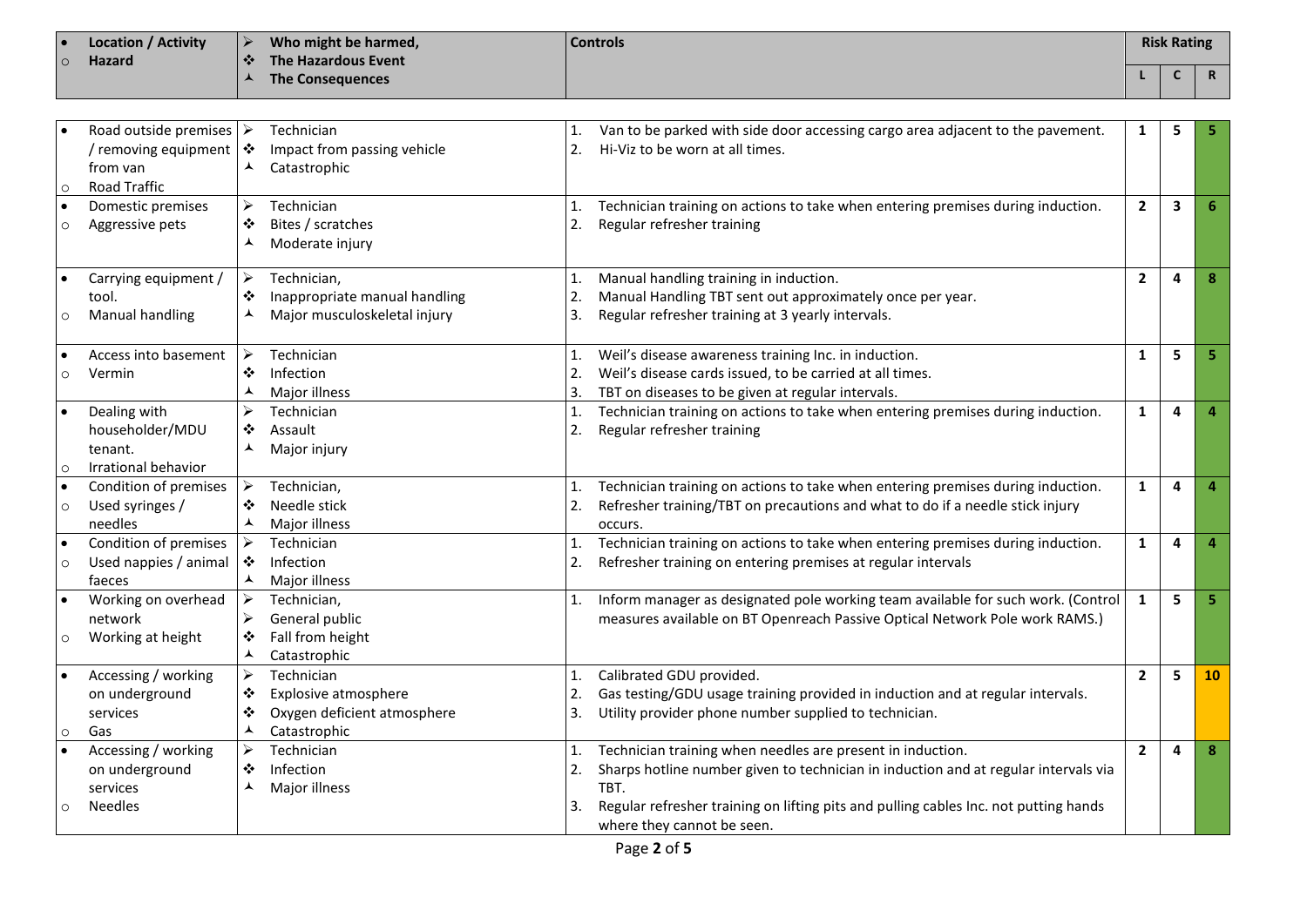| ∣ е                | Location / Activity |           | Who might be harmed, | <b>Controls</b> | <b>Risk Rating</b> |  |
|--------------------|---------------------|-----------|----------------------|-----------------|--------------------|--|
| $\overline{\circ}$ | <b>Hazard</b>       | $\bullet$ | The Hazardous Event  |                 |                    |  |
|                    |                     |           | The Consequences     |                 |                    |  |

| $\circ$ | Working within false<br>ceiling of MDU<br>Working at Height<br>(WAH)              | ❖<br>▴ | Technician<br>Falling from height<br>Major injury                        | 3. | Working at height training specific to stepladders and pop-ups(platform) within<br>induction and A16 accreditation.<br>Regime of thorough examinations of WAH equipment<br>Refresher training at 3 yearly intervals. |                |                |           |
|---------|-----------------------------------------------------------------------------------|--------|--------------------------------------------------------------------------|----|----------------------------------------------------------------------------------------------------------------------------------------------------------------------------------------------------------------------|----------------|----------------|-----------|
|         | Working within riser<br>cupboard.<br>Electricity                                  | ❖      | Technician<br>Electrocution<br>Catastrophic injury                       |    | Identification awareness of electricity cables within N29 accreditation.<br>Use of detection equipment.<br>Refresher training at 3 yearly intervals.                                                                 | $\mathbf{2}$   | 5              | <b>10</b> |
|         | Working within<br>corridors/communal<br>areas of MDU<br>Equipment/Tools/Cabl<br>e | ⋗<br>❖ | Technician<br>Tenants/Staff of MDU<br>Slip, trips, falls<br>Major injury |    | Keep all equipment/tools/cable within work area.<br>Be aware of surroundings and ask MDU manager to inform all guests and tenants<br>of the work being carried out.<br>Mini signs/courtesy boards for internal work. |                | 4              |           |
|         | Outside working<br>Adverse weather                                                | ➤<br>❖ | Technician,<br>Slips, trips and falls.                                   |    | Waterproof clothing.<br>Assessment on suitability to work/Discussions with client.                                                                                                                                   |                | $\mathbf{3}$   |           |
|         |                                                                                   | ❖      | Cold temperatures<br>Moderate injury<br>Minor cold, flu                  |    |                                                                                                                                                                                                                      | $\overline{2}$ | $\overline{2}$ |           |

| Accessing / working | ⋗ | Technician,                                |    | Training involving: Leave undisturbed, take picture, seeking medical advice. |                |   |           |
|---------------------|---|--------------------------------------------|----|------------------------------------------------------------------------------|----------------|---|-----------|
| on underground      | ❖ | Bitten by venomous insect                  |    | Refresher training                                                           |                |   |           |
| services            |   | Minor injury                               |    |                                                                              |                |   |           |
| Venomous insects    |   |                                            |    |                                                                              |                |   |           |
| Accessing / working | ⋗ | Technician / members of the public,        |    | Training on opening and guarding pits. (SA002 & NRSWA)                       | 2              | 5 | <b>10</b> |
| on underground      | ❖ | Falling into the pit                       |    | Gate guards provided.                                                        |                |   |           |
| services            |   | Major injury                               |    | Sandbags for windy conditions.                                               |                |   |           |
| Open pit            |   |                                            |    | Refresher training at regular intervals.                                     |                |   |           |
| Accessing / working |   | Technician                                 |    | Advised to not do the job and send back to manager for civils.               |                | 4 |           |
| on underground      | ❖ | Infection                                  |    | Training within SA002                                                        |                |   |           |
| services            |   | Major illness                              |    | Ensure all technicians know the process                                      |                |   |           |
| Silted pit          |   |                                            |    |                                                                              |                |   |           |
| Accessing / working |   | Technician,                                |    | Specific Manual Handling training in induction and within A9 accreditation.  | $\overline{2}$ |   |           |
| on underground      | ❖ | Inappropriate manual handling              |    | Correct pit lifters/associated equipment provided.                           |                |   |           |
| services            | ᄉ | Major musculoskeletal injury               |    | PPE/Steel Toe Capped boots provided.                                         |                |   |           |
| Lifting pit cover   |   | Major crush/amputation injury, foot / hand | 4. | On site manual handling training.                                            |                |   |           |
|                     |   |                                            |    | Regular Refresher training at 3 yearly intervals                             |                |   |           |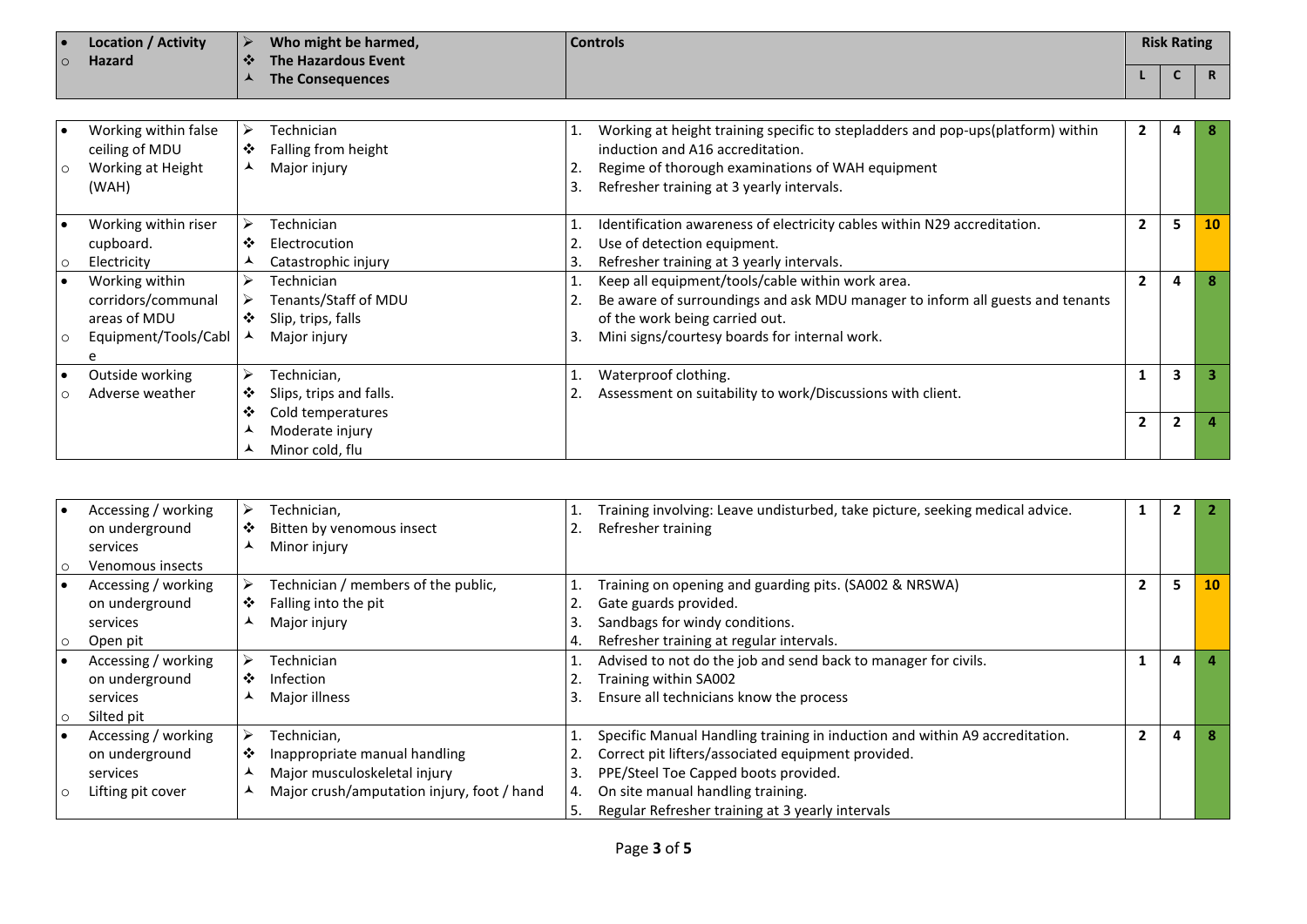| Location / Activity<br>∣ ● | Who might be harmed,             | <b>Controls</b> | <b>Risk Rating</b> |  |
|----------------------------|----------------------------------|-----------------|--------------------|--|
| <b>Hazard</b><br>$\circ$   | The Hazardous Event<br>$\bullet$ |                 |                    |  |
|                            | <b>The Consequences</b>          |                 |                    |  |

|                    | Hand rodding<br>activities                                                        | ➤<br>❖                          | Technician<br>Inappropriate manual handling                                                      | 1.<br>2.             | Manual handling training<br>Regular refresher training at 3 yearly intervals.                                                                                                                                                                          | $\mathbf{2}$   | 4            | 8        |
|--------------------|-----------------------------------------------------------------------------------|---------------------------------|--------------------------------------------------------------------------------------------------|----------------------|--------------------------------------------------------------------------------------------------------------------------------------------------------------------------------------------------------------------------------------------------------|----------------|--------------|----------|
| $\circ$            | Manual handling                                                                   | ▴                               | Major musculoskeletal injury                                                                     |                      |                                                                                                                                                                                                                                                        |                |              |          |
| $\circ$            | Use of power<br>tools/handheld tools<br>Electricity                               | $\blacktriangleright$<br>❖<br>❖ | Technician.<br>Contact with uninsulated source of electricity<br>Dust inhalation/Entry into eyes | 1.<br>2.<br>3.       | Use of detection equipment.<br>Detection equipment training.<br>Training on visual inspection before drilling during induction and A16.                                                                                                                | $\mathbf{1}$   | 5            | 5        |
| $\circ$<br>∩<br>O  | Dust<br><b>Noise</b><br>Vibration                                                 | ❖<br>❖<br>▴                     | Ringing in ears<br>Numbness in hands / fingers<br>Catastrophic injury                            | 4.<br>5.<br>6.       | Refresher training at regular intervals.<br>Goggles.<br>RPE face fitting.                                                                                                                                                                              | $\overline{2}$ | 3            | 6        |
|                    |                                                                                   | ▴<br>▴                          | Mild irritation<br>Mild irritation<br>Vibration white finger / HAVS                              | 7.<br>8.<br>9.       | Provision of RPE<br>Ear defenders<br>PA Testing of equipment at 6 monthly intervals<br>10. Advised to remove /tie back things that could get tangled ie lanyard for name                                                                               | 1              | $\mathbf{3}$ | 3        |
|                    |                                                                                   |                                 |                                                                                                  |                      | badge, loose clothing, long hair.<br>11. Noise assessment/survey for levels of noise and exposure<br>12. Vibration assessment/survey for levels of vibration and exposure                                                                              | $\mathbf{1}$   | 4            | $\Delta$ |
|                    | Using hazardous<br>materials (Silicon,<br>white spirit etc)<br>Hazardous material | ↘<br>❖<br>▴                     | Technician<br>Contact with hazardous material<br>Mild irritation                                 | 1.<br>2.<br>3.<br>4. | COSHH awareness within induction.<br>COSHH register updated with Safety Data Sheets and available to all technicians.<br>Suitable PPE/RPE provided and worn as per relevant SDS including goggles, gloves<br>and dust mask.<br><b>RPE Face fitting</b> | $\overline{2}$ | $\mathbf{3}$ | 6        |
|                    | Underground<br>Chamber / Confined<br>Space working                                | ➤<br>❖<br>❖                     | Technician<br>Explosive / oxygen deficient atmosphere<br>Falls from height                       | 1.<br>2.             | All confined space work to be highlighted on the survey and must only be carried<br>out by suitably trained teams with the correct equipment.<br>Additional control measures highlighted on full MDU RAMS.                                             | $\overline{2}$ | 5            | 10       |
| $\circ$<br>$\circ$ | Gas<br>Unsecured chamber                                                          | ❖<br>▴                          | Drowning<br>Catastrophic                                                                         |                      |                                                                                                                                                                                                                                                        | 3              | 5            | 15       |
| $\circ$            | ladders<br>Flooding                                                               | ▴<br>▴                          | Catastrophic injury<br>Catastrophic                                                              |                      |                                                                                                                                                                                                                                                        | $\overline{2}$ | 5            | 10       |
|                    | Inside MDU / Drilling<br>& disturbing ceilings<br>or walls<br>Asbestos fibres     | ➤<br>❖<br>▴                     | Technician, customer, residents, visitors<br>Excessive exposure<br>Asbestos related disease      | 1.<br>2.<br>3.       | Asbestos awareness in induction<br>Refresher asbestos awareness TBT at regular intervals<br>Asbestos identification from manager on pre-site survey (Asbestos register)                                                                                | $\overline{2}$ | 4            | 8        |